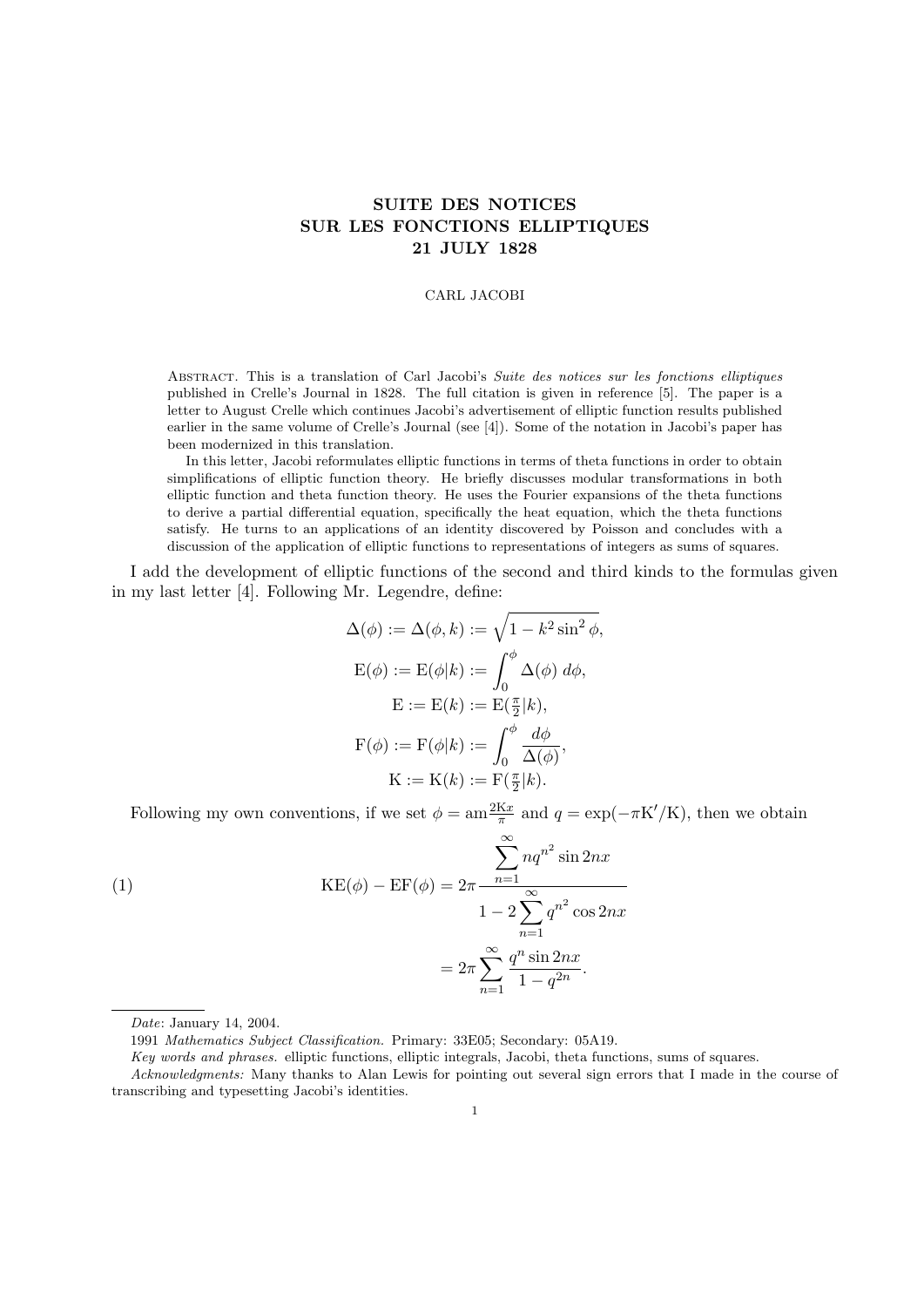### 2 CARL JACOBI

Mr. Legendre showed that the following expression, depending on elliptic functions of the second and third types, is symmetric in the angles A and  $\phi$ :

(2) 
$$
\int_0^{\phi} \left[ \frac{2k^2 \sin A \cos A \Delta(A) \sin^2 \phi}{\Delta(\phi)(1 - k^2 \sin^2 A \sin^2 \phi)} \right] d\phi - \frac{2F(\phi) (KE(A) - EF(A))}{K}.
$$

Setting  $\phi = \text{am}\frac{2Kx}{\pi}$  and  $A = \text{am}\frac{2K\alpha}{\pi}$ , I obtain:

$$
\log \frac{1 + 2\sum_{n=1}^{\infty} (-1)^n q^{n^2} \cos 2n(x - \alpha)}{1 + 2\sum_{n=1}^{\infty} (-1)^n q^{n^2} \cos 2n(x + \alpha)} - 4\sum_{n=1}^{\infty} \frac{q^n \sin 2n\alpha \sin 2nx}{1 - q^{2n}}.
$$

These equations are symmetric in x and  $\alpha$ . The first covers all cases of elliptic integrals of the third kind in which  $\alpha$  is ranges over complex values.

The elliptic functions can be replaced by the new transcendental function  $\vartheta_4$  defined by the following series expansion:<sup>1</sup>

$$
\vartheta_4(x,q) := 1 + 2 \sum_{n=1}^{\infty} (-1)^n q^{n^2} \cos 2nx.
$$

Letting  $\omega = -\log q$ , we obtain the following identities:

(3) 
$$
\vartheta_4(x+\pi,q) = \vartheta_4(x,q),
$$

(4) 
$$
\vartheta_4(x + \iota \omega, q) = -q^{-1} e^{-2ix} \vartheta_4(x, q),
$$

(5) 
$$
\vartheta_4(\tfrac{i\omega}{2},q) = 0,
$$

(6) 
$$
\vartheta_4(x+\tfrac{\pi}{2},q)=\vartheta_4(x,-q).
$$

Define:

$$
\vartheta_1(x,q) := -\imath q^{\frac{1}{4}} e^{\imath x} \vartheta_4(x + \frac{\imath \omega}{2})
$$

$$
= \imath q^{\frac{1}{4}} e^{-\imath x} \vartheta_4(x - \frac{\imath \omega}{2}).
$$

We obtain the series expansion:

$$
\vartheta_1(x,q) := -2 \sum_{n=1}^{\infty} (-1)^n q^{(2n-1)^2/4} \sin(2n-1)x.
$$

In addition:

(7) 
$$
\vartheta_1(x+\pi,q) = -\vartheta_1(x,q),
$$

(8) 
$$
\vartheta_1(x + \iota \omega, q) = -q^{-1} e^{-2ix} \vartheta_1(x, q),
$$

ϑ1(ıω, q) = 0,(9)

(10) 
$$
\vartheta_1(x + \frac{i\omega}{2}, q) = iq^{-\frac{1}{4}}e^{-ix}\vartheta_4(x, q),
$$

(11) 
$$
\vartheta_4(x + \frac{2\omega}{2}, q) = iq^{-\frac{1}{4}}e^{-ix}\vartheta_1(x, q).
$$

<sup>&</sup>lt;sup>1</sup>In this paper, Jacobi uses the notation  $\Theta$  for  $\vartheta_4$  and H for  $\vartheta_1$ . This differs by rescaling of the argument from the usages in the Fundamenta Nova. Since the notations  $\Theta$  and H are conventionally reserved for the theta functions of the Fundamenta Nova, we use the more familiar notation here.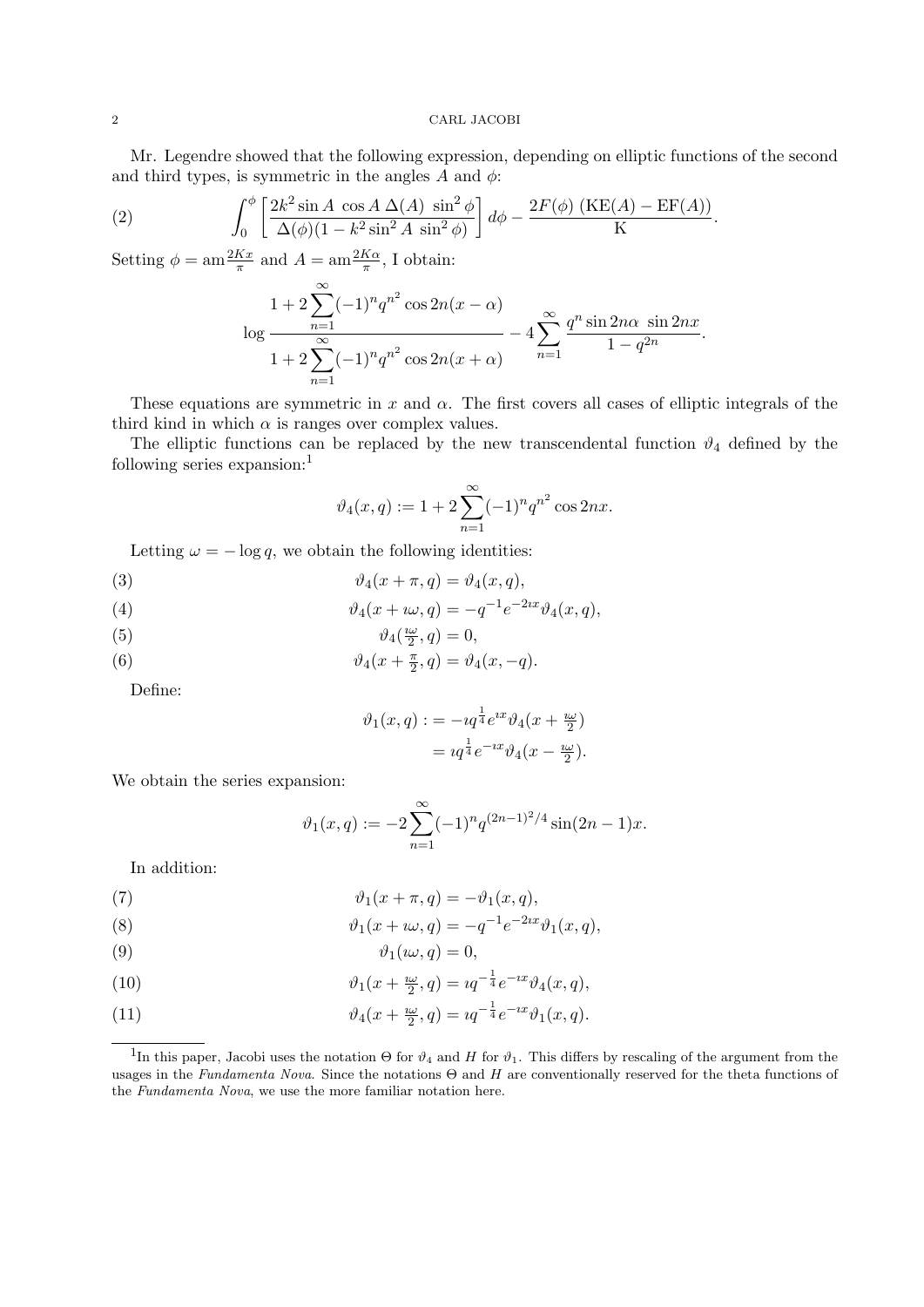## A FOLLOWUP NOTICE  $\hfill 3$

We can write the elliptic functions in terms of  $\vartheta_1$  and  $\vartheta_4$  (or in terms of either one of them):

(12) 
$$
\operatorname{sn} \frac{2Kx}{\pi} = \frac{1}{\sqrt{k}} \frac{\vartheta_1(x, q)}{\vartheta_4(x, q)},
$$

(13) 
$$
\operatorname{cn}\frac{2Kx}{\pi} = \sqrt{\frac{k'}{k}} \frac{\vartheta_1(x + \frac{\pi}{2}, q)}{\vartheta_4(x, q)},
$$

(14) 
$$
\mathrm{dn}\frac{2Kx}{\pi} = k'\,\frac{\vartheta_4(x+\frac{\pi}{2},q)}{\vartheta_4(x,q)}.
$$

The invariants  $k, k'$  and K are obtained from the following identities:

(15) 
$$
\sqrt{\frac{2K}{\pi}} = \vartheta_4(\tfrac{\pi}{2}) = 1 + 2 \sum_{n=1}^{\infty} q^{n^2},
$$

(16) 
$$
\sqrt{\frac{2k'K}{\pi}} = \vartheta_4(0) = 1 + 2\sum_{n=1}^{\infty} (-1)^n q^{n^2},
$$

(17) 
$$
\sqrt{\frac{2kK}{\pi}} = \vartheta_1(\tfrac{\pi}{2}) = q^{\frac{1}{4}} \vartheta_4(\tfrac{\pi}{2} + i\omega) = 2 \sum_{n=1}^{\infty} q^{(2n-1)^2/4}.
$$

The elliptic integral of the third kind (1) reduces to the simple expression:

$$
\log \frac{\vartheta_4(x-\alpha, q)}{\vartheta_4(x+\alpha, q)}.
$$

Consider the following striking identity, easily obtained using elementary trigonometry:

(18) 
$$
\vartheta_1(x,q)\vartheta_4(y,q) - \vartheta_1(y,q)\vartheta_4(x,q) = \vartheta_1\left(\frac{x-y}{2},\sqrt{q}\right)\vartheta_4\left(\frac{x+y}{2},\sqrt{q}\right)
$$

i.e.:

(19a) 
$$
\left[\sum_{n=0}^{\infty}(-1)^n q^{(2n+1)^2/4}\sin((2n+1)x)\right] \times \left[1+2\sum_{n=1}^{\infty}(-1)^n q^{n^2}\cos(2nx)\right]
$$

(19b) 
$$
- \left[ \sum_{n=0}^{\infty} (-1)^n q^{(2n+1)^2/4} \sin(2n+1)X \right] \times \left[ 1 + 2 \sum_{n=1}^{\infty} (-1)^n q^{n^2} \cos 2n X \right]
$$

(19c) 
$$
= 2 \left[ \sum_{n=0}^{\infty} (-1)^n q^{(2n+1)^2/8} \frac{\sin(2n+1)(x-X)}{2} \right]
$$

(19d) 
$$
\times \left[ \sum_{n=0}^{\infty} (-1)^n q^{(2n+1)^2/8} \frac{\sin(2n+1)(x+X)}{2} \right]
$$

From this identity, we obtain equations (12,13,14), Euler's elliptic function summation theorem, the derivative:

$$
\frac{d}{dx}\operatorname{sn}\frac{2Kx}{\pi} = \frac{2Kx}{\pi} \operatorname{cn}\frac{2Kx}{\pi} \operatorname{dn}\frac{2Kx}{\pi},
$$

and a number of other results.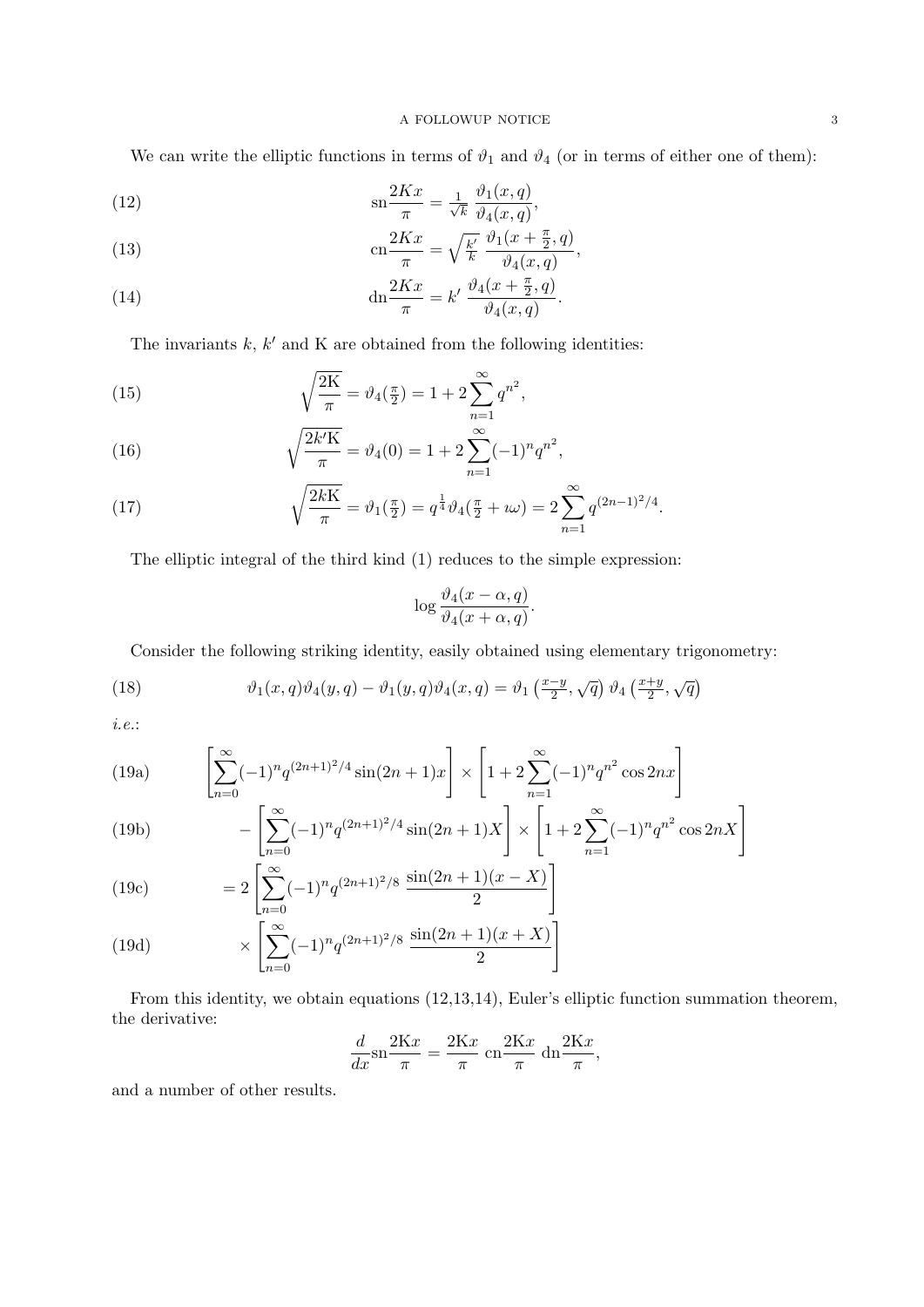#### 4 CARL JACOBI

The two theta functions can be formulated as infinite products:

$$
\vartheta_4(x, q) = C \prod_{n=1}^{\infty} (1 - 2q^{2n-1} \cos 2x + q^{4n-2}),
$$
  

$$
\vartheta_1(x, q) = 2 \sqrt[4]{q} C \sin x \prod_{n=1}^{\infty} (1 - 2q^{2n} \cos 2x + q^{4n}),
$$

where  $C$  is a constant. Applying Côtes' theorem to these products gives the general theory for transformation and multiplication of theta functions, and, as a corollary, that of the elliptic functions. In effect, by Côtes' theorem, if  $n$  is any odd positive integer, then

(20) 
$$
\prod_{m=0}^{n-1} \vartheta_4(x + \frac{2m\pi}{n}, q) = C' \vartheta_4(nx, q^n),
$$

(21) 
$$
(-1)^{(n-1)/2} \prod_{m=0}^{n-1} \vartheta_1(x + \frac{2m\pi}{n}, q) = C'\vartheta_1(nx, q^n),
$$

where C' is another constant. If we denote by  $K^{(n)}$  and  $k^{(n)}$  the quantities which depend on  $q^n$  in the same way as K and k depend on  $q$ , then using identity (12), we obtain:

$$
\operatorname{sn}\frac{2\mathbf{K}^{(n)}x}{\pi} = \frac{1}{\sqrt{k^{(n)}}} \frac{\vartheta_1(x, q^n)}{\vartheta_4(x, q^n)}.
$$

Now dividing equations (21,20), we obtain the identity:

$$
\operatorname{sn}\left(\frac{2n\mathcal{K}^{(n)}x}{\pi}, k^{(n)}\right) = (-1)^{\frac{n-1}{2}}\sqrt{\frac{k^n}{k^{(n)}}} \prod_{m=0}^{n-1} \operatorname{sn}\left(\frac{2\mathcal{K}(x + \frac{2m\pi}{n})}{\pi}, k\right),
$$

a general formula for transformation of elliptic functions, the same as one that I first established. Other real and imaginary transformations may be associated to the number  $n$  in a similar manner.

Since the elliptic functions are easily defined in terms of the theta functions, one might in turn attempt to express theta functions in terms of elliptic functions. This is accomplished by integrating equation (1):

(22) 
$$
\log \frac{\vartheta_4(x,q)}{\vartheta_4(0,q)} = \int_0^{\phi} \frac{\text{KE}(\phi) - \text{EF}(\phi)}{\text{K}\Delta(\phi)} d\phi
$$

where  $\phi = \text{am} \frac{2 \text{K} x}{\pi}$ . From equation (2), we obtain:

(23) 
$$
\log \frac{\vartheta_4(0,q)}{\vartheta_4(2\alpha,q)} = \int_0^A \frac{2k^2 \sin A \cos A \Delta(A) \sin^2 \phi \, d\phi}{(1 - k^2 \sin^2 A \sin^2 \phi) \Delta(\phi)} - \frac{2F(A) (KE(A) - EF(A))}{K}
$$

where  $A = \text{am}\frac{2K\alpha}{\pi}$ , as above.

Let us move on to other matters. Letting  $\omega = -\log q = -i\pi\tau$ , we obtain the Fourier series expansions:

$$
\vartheta_1(x,q) = -2 \sum_{n=1}^{\infty} (-1)^n e^{-(2n-1)^2 \omega/4} \sin(2n-1)x,
$$
  

$$
\vartheta_4(x,q) = 1 + 2 \sum_{n=1}^{\infty} (-1)^n e^{-n^2 \omega} \cos 2nx.
$$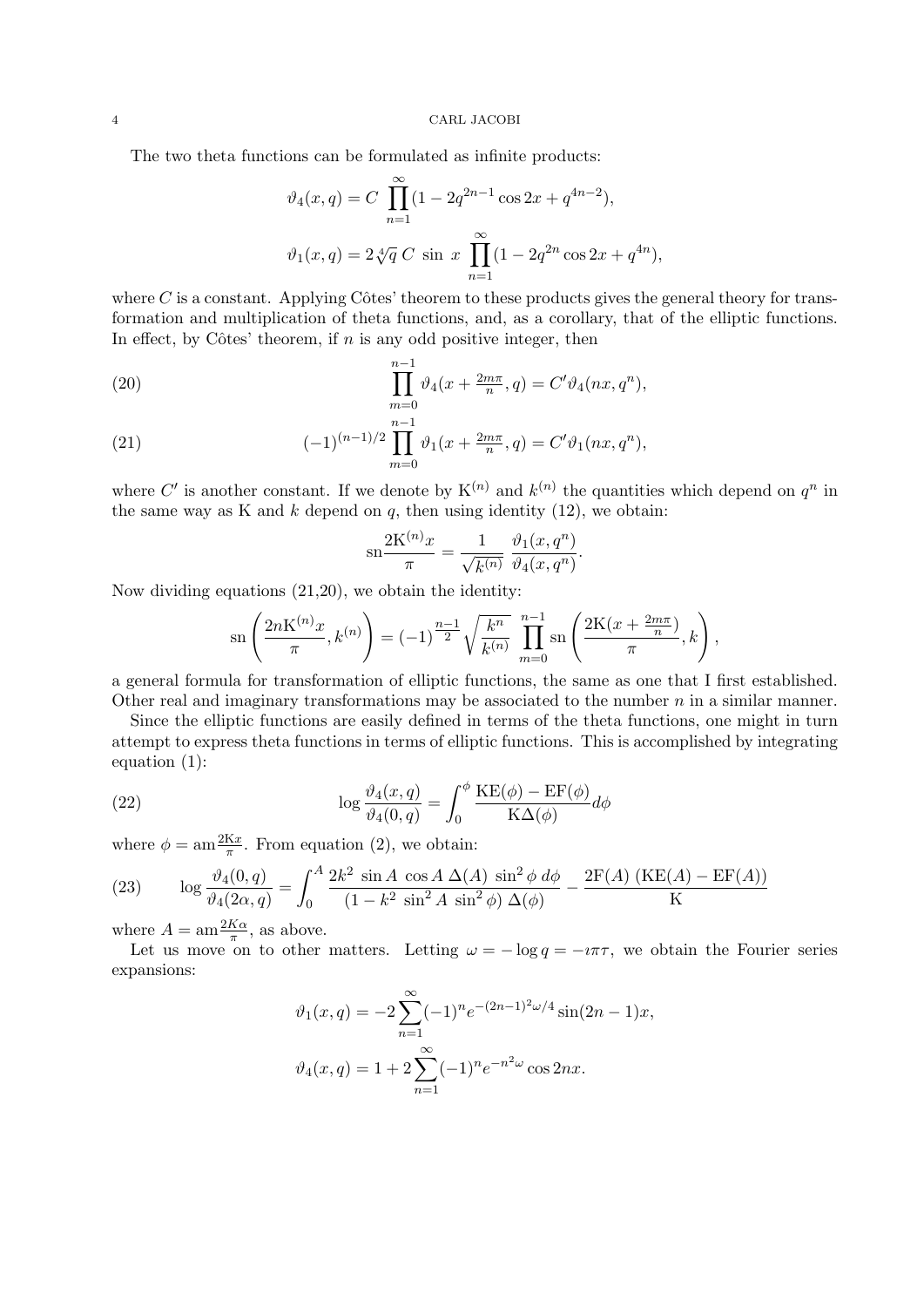From these expansions, we obtain the partial differential equations

(24a)  
\n
$$
\frac{\partial^2}{\partial x^2} \vartheta_1(x,q) = 4 \frac{\partial}{\partial \omega} \vartheta_1(x,q),
$$
\n
$$
\frac{\partial^2}{\partial x^2} \vartheta_1(x,q) = 4 \frac{\partial}{\partial \omega} \vartheta_1(x,q),
$$

(24b) 
$$
\frac{\partial^2}{\partial x^2} \vartheta_4(x,q) = 4 \frac{\partial}{\partial \omega} \vartheta_4(x,q).
$$

Among these two solutions  $\vartheta_1$  and  $\vartheta_4$  to the partial differential equation<sup>2</sup>

$$
\frac{\partial^2 z}{\partial x^2} = 4 \frac{\partial z}{\partial \omega},
$$

we have the relations:

$$
\vartheta_1(x,q) = i e^{-ix - \omega/4} \vartheta_4(x - \frac{i\omega}{2}, q)
$$

$$
\vartheta_4(x,q) = i e^{-ix - \omega/4} \vartheta_1(x - \frac{i\omega}{2}, q)
$$

In general, if  $z = z_1(x, \omega)$  is a solution to the differential equation  $\frac{\partial^2 z}{\partial x^2}$  $\frac{\partial^2 z}{\partial x^2} = 4 \frac{\partial z}{\partial \omega}$ , then it is easily verified that there is a second solution

$$
z = z_2(x, \omega) = \exp(-ix - \omega/4)z_1(x - i\omega/2).
$$

Now let

$$
u := \sqrt{\frac{2k'K}{\pi}} = \vartheta_4(0, q)
$$
  
=  $1 + \sum_{n=1}^{\infty} (-1)^n q^{n^2}$ ,  

$$
v := \sqrt{kk'\left(\frac{2K}{\pi}\right)^3} = \vartheta_1(\frac{\pi}{2}, q)\vartheta_4(\frac{\pi}{2}, q)\vartheta_4(0, q)
$$
  
=  $-\sum_{n=1}^{\infty} (-1)^n (4n - 2)q^{(2n-1)^2/4}$ .

Applying the differential equation, we obtain the expansions:

(25) 
$$
\vartheta_1(x,q) = \frac{1}{2} \sum_{n=0}^{\infty} \frac{(2x)^{2n+1}}{(2n+1)!} \frac{d^n u}{d\omega^n},
$$

(26) 
$$
\vartheta_4(x,q) = \sum_{n=0}^{\infty} \frac{(2x)^{2n}}{(2n)!} \frac{d^n u}{d\omega^n},
$$

If we divide these two equations, we obtain:

(27) 
$$
\operatorname{sn} \frac{2Kx}{\pi} = \frac{1}{2\sqrt{k}} \frac{\sum_{n=0}^{\infty} \frac{(2x)^{2n+1}}{(2n+1)!} \frac{d^n u}{d\omega^n}}{\sum_{n=0}^{\infty} \frac{(2x)^{2n}}{(2n)!} \frac{d^n u}{d\omega^n}},
$$

 $2$ *i.e.* the heat equation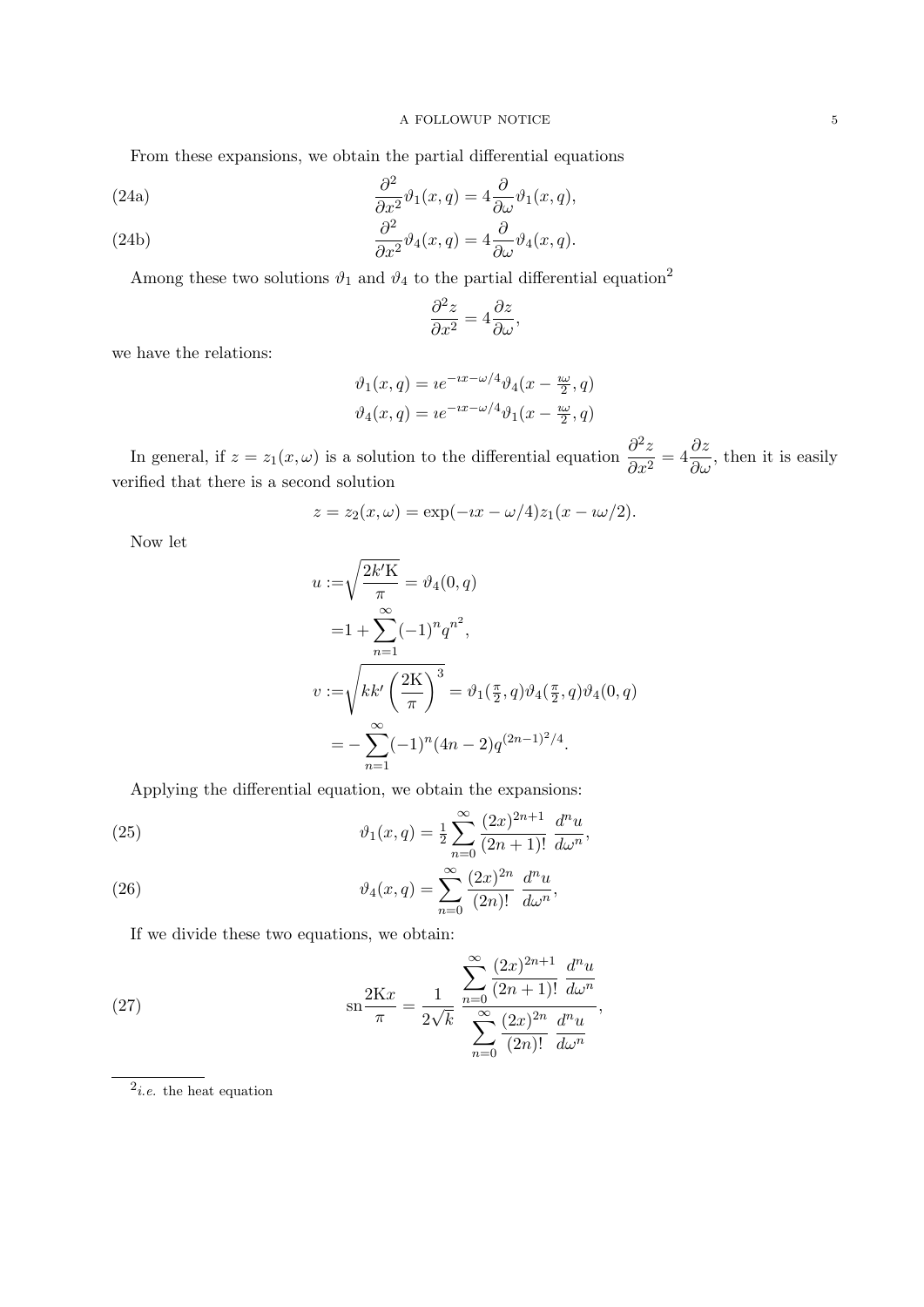where values of  $\frac{d^n u}{1 - n}$  $rac{d^n u}{d\omega^n}$  and  $rac{d^n v}{d\omega^n}$  $\frac{d^2v}{dx^n}$  are obtained from the equation

(28) 
$$
\frac{d\omega}{dk} = \frac{-2}{k(1-k^2)\left(\frac{2K}{\pi}\right)^2},
$$

easily deduced from known equations.

Mr. Poisson, in his researches into definite integrals, determined a number of properties of  $\vartheta_4(x, q)$ . The delicate methods of this noted geometer find delightful verification in the theory of elliptic functions. For example, in issue 19 of the Journal of the Polytechnic School, Mr. Poisson established the following identity:

$$
x^{-1/2} = \frac{1 + 2\sum_{n=1}^{\infty} e^{-n^2 \pi x}}{1 + 2\sum_{n=1}^{\infty} e^{-n^2 \pi x}} = \frac{\vartheta_4(x, -q)}{\vartheta_4(x^{-1}, -q)}
$$

If we let  $x = \frac{K'}{K}$  $\frac{K'}{K}$  and transform  $k \mapsto k' = \sqrt{2}$  $\overline{1-k^2}$ , then we transform  $x \mapsto \frac{K}{K'} = x^{-1}$ . Starting with

$$
\sqrt{\frac{2K}{\pi}} = 1 + 2 \sum_{n=1}^{\infty} q^{n^2}
$$

$$
= 1 + 2 \sum_{n=1}^{\infty} e^{-n^2 \pi x}
$$

and transforming  $k \mapsto k'$ , we obtain

$$
\sqrt{\frac{2K'}{\pi}} = 1 + 2\sum_{n=1}^{\infty} e^{-n^2\pi/x}.
$$

Dividing these two results immediately gives Mr. Poisson's identity.

We return to the theory of transformation. If modulus k is transformed into modulus  $\lambda$  of order n, then we obtain an algebraic relation between k and  $\lambda$  whose degree in either variable is the sum of the divisors of n. Letting  $q \mapsto q^{\frac{a'}{a}}$  where  $aa' = n$  in the equation<sup>3</sup>:

$$
\sqrt{k} = \frac{\vartheta_1(\frac{\pi}{2}, q)}{\vartheta_4(\frac{\pi}{2}, q)} = \frac{2 \sum_{n=1}^{\infty} q^{(2n-1)^2/4}}{1 + 2 \sum_{n=1}^{\infty} q^{n^2}}.
$$

Let

$$
\frac{dy}{\sqrt{(1-y^2)(1-\lambda^2y^2)}} = \frac{\mathfrak{M} dx}{\sqrt{(1-y^2)(1-\lambda^2y^2)}}
$$

be the differential equation satisfied by a rational expression of y in x, in which x appears with degree n: we can write  $\mathfrak{M}$  as a rational function of k and  $\lambda$  by means of the general formula:

$$
\mathfrak{M}^2 = \frac{n(k - k^3)d\lambda}{(\lambda - \lambda^3)dk}.
$$

<sup>&</sup>lt;sup>3</sup>The expression as given in [1] contains a typesetting error: the term involving  $q^9$  in the denominator is omitted.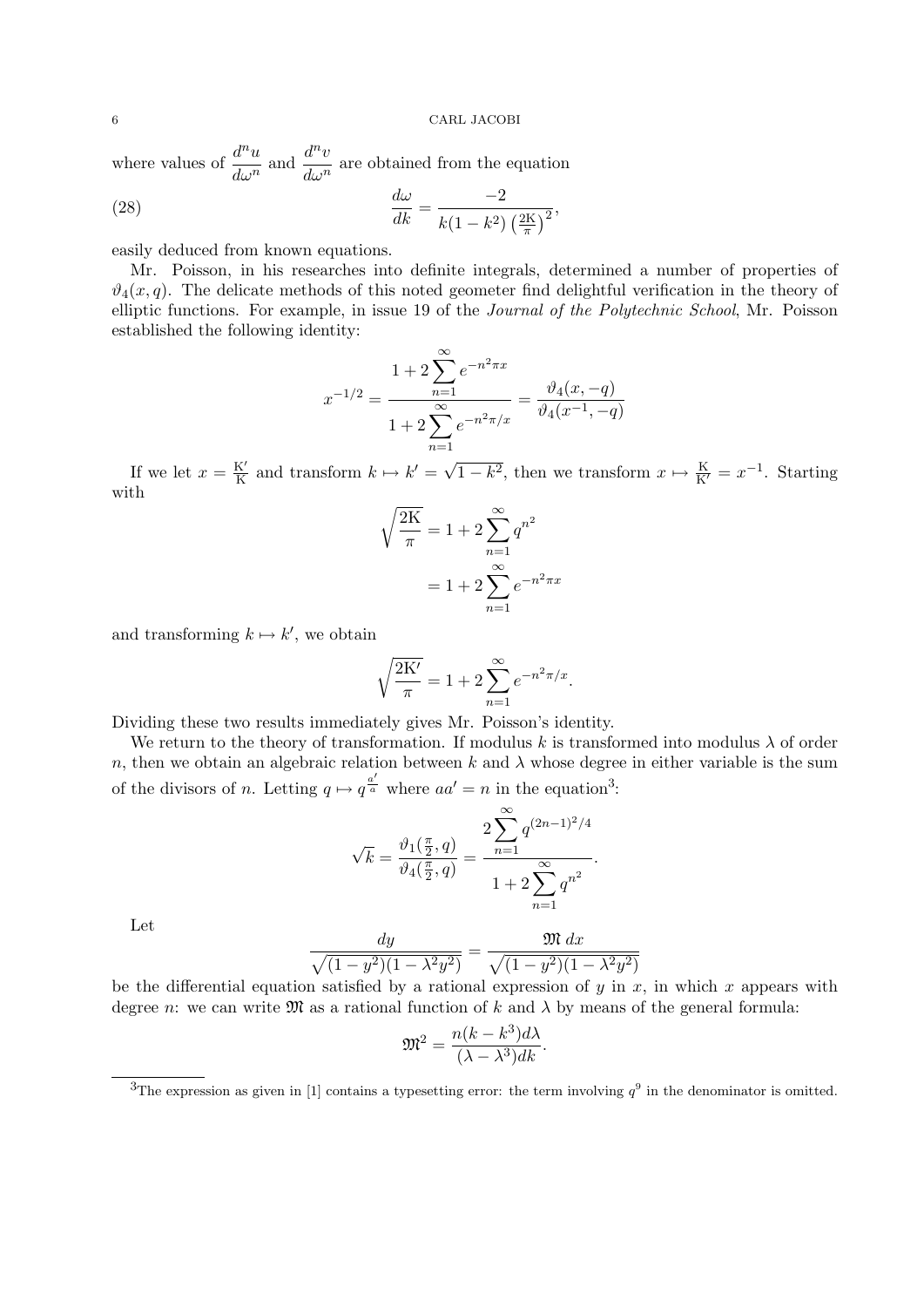#### A FOLLOWUP NOTICE  $7$

Eliminating  $\lambda$  using the modular equation, we obtain an equation of the same degree between k and  $\mathfrak{M}$ . These equations between k and  $\mathfrak{M}$  display a property worth noting, namely, if n is a and  $\mathcal{Y}$ . These equations between  $\kappa$  and  $\mathcal{Y}$  display a property worth noting, namely, if  $n$  is a prime number, then we can express half the values of  $\sqrt{\mathfrak{M}}$  by linear combinations of the other half. Letting  $\mathfrak{M}, \mathfrak{M}', \mathfrak{M}'', \ldots \mathfrak{M}^{(n)}$ : denote the roots of the degree  $(n+1)$  equation between  $\mathfrak{M}$  and k, we obtain:

$$
\sqrt{\mathfrak{M}} = A\sqrt{(-1)^{\frac{n-1}{2}}n},
$$
  
\n
$$
\sqrt{\mathfrak{M}'} = A + A' + A'' + A''' + \dots + A^{\frac{n-1}{2}},
$$
  
\n
$$
\sqrt{\mathfrak{M}'} = A + \alpha A' + \alpha^4 A'' + \alpha^9 A''' + \dots + \alpha^{\left(\frac{n-1}{2}\right)^2} A^{\frac{n-1}{2}},
$$
  
\n
$$
\sqrt{\mathfrak{M}''} = A + \beta A' + \beta^4 A'' + \beta^9 A''' + \dots + \beta^{\left(\frac{n-1}{2}\right)^2} A^{\frac{n-1}{2}},
$$
  
\n...

where  $\alpha$  and  $\beta$  are the imaginary roots of  $x^n = 1$ . Then we can write the square roots of the  $(n+1)$ roots by linear combinations of  $\frac{n+1}{2}$  other quantities. This gives the theorem stated, one of the most important in algebraic theory of transformation and division of elliptic function. We obtain the same theorem by the relationship between equations giving  $\lambda \mathfrak{M}$ ,  $\lambda' \mathfrak{M}$ , etc. in terms of k. A similar expansion for  $n = 5$ ,  $x = \lambda \mathfrak{M}$  is:

$$
x^{6} - 10kx^{5} + 35k^{2}x^{4} - 60k^{3}x^{3} + 55k^{4}x^{2} - [26k^{5} + 256(k - k^{3})]x + 5k^{6} = 0.
$$

Setting  $x = y + k$ , this reduces to:

$$
y^6 - 4ky^5 - 256(k - k^3)(y + k) = 0.
$$

Using elliptic functions, we can solve a problem posed by Euler in connection with Fermat's theorem which states that every non-negative integer is the sum of four squares. The solution is to show that the fourth power of a generating function of the form

$$
\sum_{n=0}^{\infty} a_n q^{n^2}
$$

contains every power of q. Specifically, I showed that

$$
\left(\frac{2K}{\pi}\right)^2 = \left(1 + 2\sum_{n=1}^{\infty}\right)^4
$$
  
=  $1 + 8\sum_{n=1}^{\infty}\frac{nq^n}{1 + (-q)^n}$   
=  $1 + 8\sum_{n=1}^{\infty}\frac{q^n}{(1 + (-q)^n)^2}$   
=  $1 + 8\sum_{n=1}^{\infty}\sigma_1(2n - 1)\left(q^{2n-1} + 3\sum_{m=1}^{\infty}q^{2m}(2n-1)\right)$ 

where  $\sigma_1(n)$  is the sum of the divisors of n. Fermat's four square theorem follows as a corollary. In addition, we obtain theorems about the numbers of representations of a given number in terms of four squares from this and similar formulas<sup>4</sup>. (A similar result was stated in [3].) A careful

<sup>&</sup>lt;sup>4</sup>For other examples, see Jacobi §40 of Jacobi's *Fundamenta Nova* or Smith [6] §127. Jacobi's formula for  $(\frac{2K}{\pi})^2$ tells us that, if m is the sum of those divisors of a positive integer n which do not have 4 as a factor, then  $8m$  is the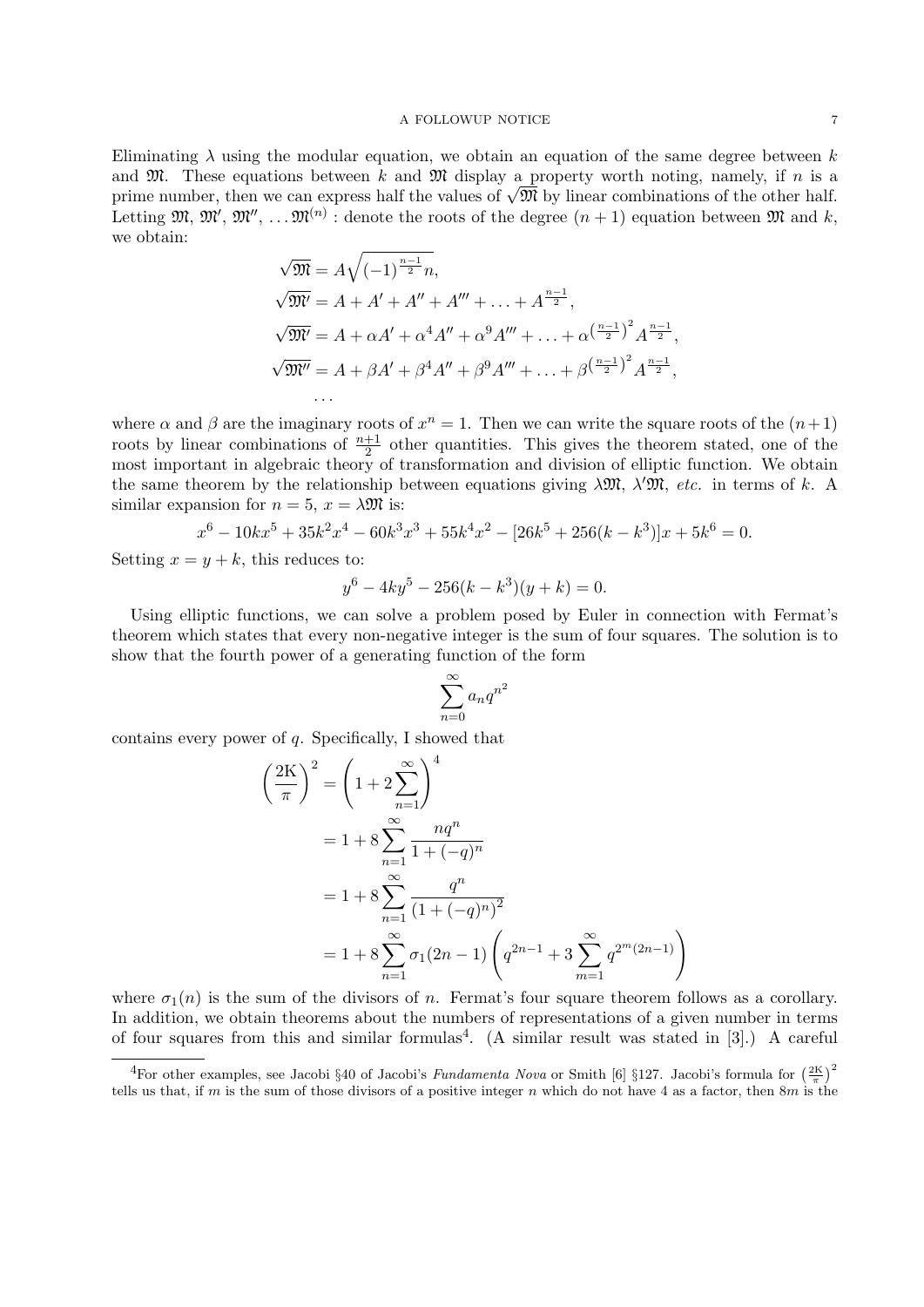#### 8 CARL JACOBI

examination of the combinatorial algorithm which gives rise to these striking results leads to new methods in number theory.

Elliptic functions differ from ordinary transcendental functions in a fundamental way; specifically, they contain everything periodic in analysis.<sup>5</sup> While trigonometric functions have one real period and exponential (hyperbolic) functions have one imaginary period, elliptic functions have two fundamental periods:

$$
sn(u + 4K, k) = sn(u + 2iK', k) = sn(u, k).
$$

Moreover, it is easy to show that an analytic function cannot have more than two fundamental periods, either one real and the other imaginary, or both imaginary. This latter case corresponds to an imaginary modulus k. The ratio  $\frac{K'}{K}$  of the two periods determines the modulus: k may be found using equations  $(15)$  and  $(17)$ .<sup>6</sup> It might be desirable to introduce this ratio as a modulus in place of the invariant<sup>7</sup> k. With respect to this quotient, I have found that:

**Theorem.** k is fixed under a transformation of  $\frac{K'}{K}$  to

$$
\frac{cK + idK'}{i(aK + ibK')} = \frac{KK' - i(acK^2 + bd(K')^2)}{a^2K^2 + c^2(K')^2}
$$

where a, b, c, d are integers, a odd, c even, such that

$$
\det \begin{pmatrix} a & b \\ c & d \end{pmatrix} = 1.
$$

a noteworthy theorem, one which may be considered one of the fundamental theorems of elliptic function theory – equally applicable to a much-studied class of multiple integrals of arbitrary order. I made an attempt at studying this thorny matter in a short note [2] in volume 2 of your journal.

You see, sir, that the theory of elliptic functions is a massive body of research whose tentacles reach most of algebra, the theory of integration and number theory. What a glorious accomplishment for the noted author of the Traité des fonctions elliptiques,<sup>8</sup> to have created this beautiful theory and to have kindled this flame for posterity.

Königsberg, 21 July, 1828.

## **REFERENCES**

- [1] C. Jacobi. Gesammelte Werke. 8 volumes. Edited by C. Borchardt. Berlin, 1881–1891. Reprinted in New York (Chelsea, 1969). Available from the American Mathematical Society.
- $[2]$  C. Jacobi. De singulari quadam duplicis integralis transformatione. J. für die reine und angewandte Mathematik 2 (1827), 234-242. In collected works [1] 3, 57–66.
- [3] C. Jacobi. Note sure la décomposition d'un nombre donné en quatre carrés. J. für die reine und angewandte *Mathematik* **3** (1828), 191. In collected works [1] **1**, 247.
- [4] C. Jacobi. Note sur les fonctions elliptiques, *J. für die reine und angewandte Mathematik* 3 (1828), 192–195. In collected works [1] 1, 251–254.
- [5] C. Jacobi. Suite des notices sur les fonctions elliptiques. J. für die reine und angewandte Mathematik 3 (1828), 303-310. In collected works [1] 1, 255-263.

<sup>6</sup>Along with the definition  $q := \exp(-\pi K'/K)$ 

<sup>7</sup>The parameter  $\tau := iK'/K$  is now commonly used.

number of representations of  $n$  as the sum of four squares. Here a representation of  $n$  is a 4-tuple of integers the sum of whose squares sum to  $n$ . Changing the sign of an entry in a tuple or transposing two distinct entries of a tuple produces distinct representations.

<sup>&</sup>lt;sup>5</sup>In the language of complex analysis, if a single-valued meromorphic function has more than two independent periods, then it is constant.

 ${}^{8}$ This of course refers to A. M. Legendre (1752–1833)